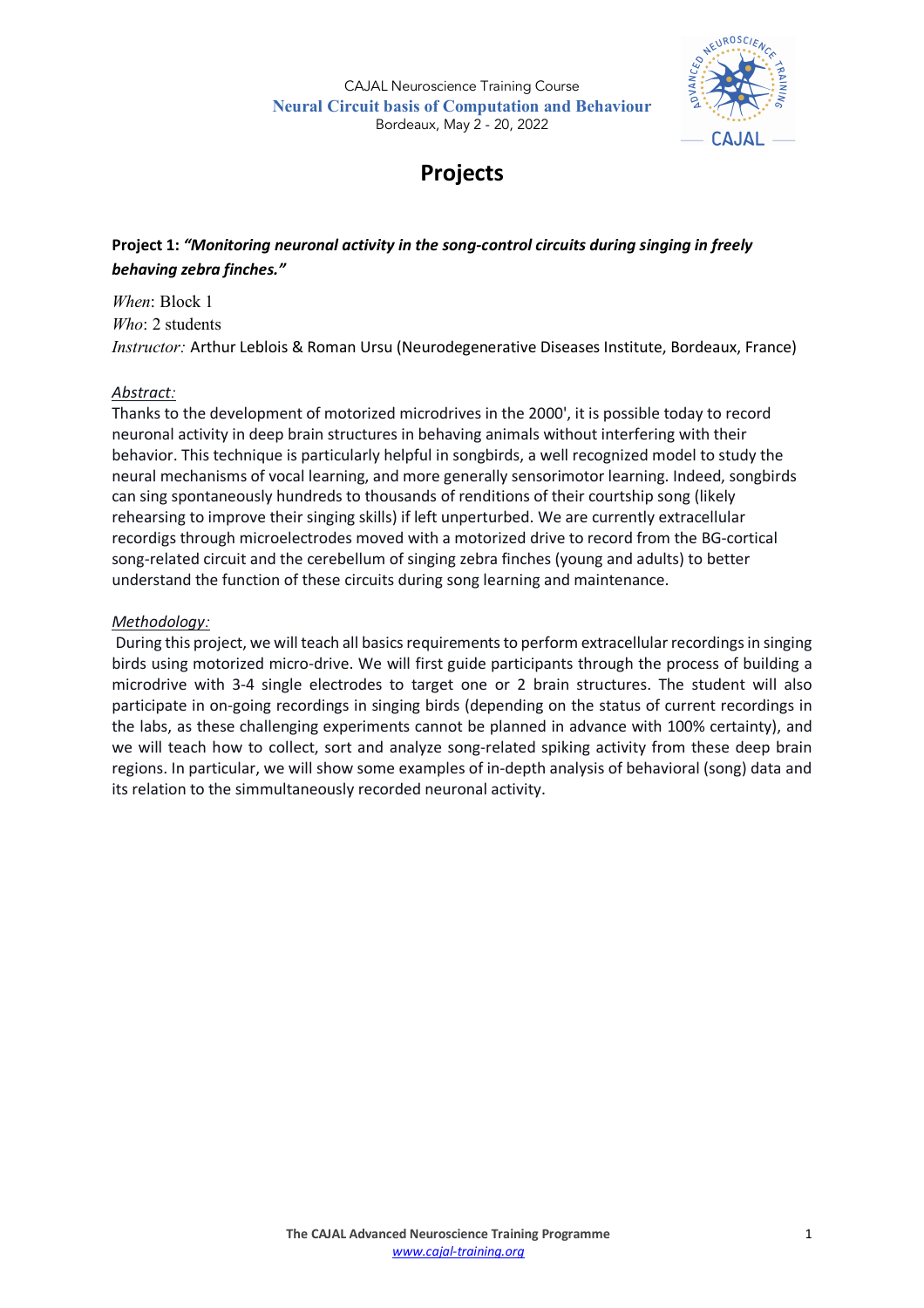

## **Project 2:** *"MesoSPIM lightsheet imaging of anatomical projections in the cleared mouse brain"*

*When*: Block 1

*Who*: 2 students

*Instructor*: Nikita Vladimirov & Philipp Bethge (Helmchen Lab, University of Zurich, Zurich, Switzerland)

## *Abstract:*

The 'mesoscale selective plane illumination microscopy' (mesoSPIM.org) initiative aims to provide the imaging community with open-source light-sheet microscopes for large cleared samples. On the one hand, it is aimed at biologists seeking high-quality anatomical data from cleared samples, on the other hand, it strives to provide instrumentation developers with imaging platforms that can be tailored towards specific needs – i.e. to accommodate uncommonly large samples or different illumination schemes.

## *Methodology :*

During this project we will learn to operate a laser scanning lightsheet microscope by disassembling and reassembling a benchtop version of the mesoSPIM before preparing, acquiring and analysing various cleared neuronal samples. We will try to clear tissue during the course but will rely on prepared samples and course participants may bring their own samples.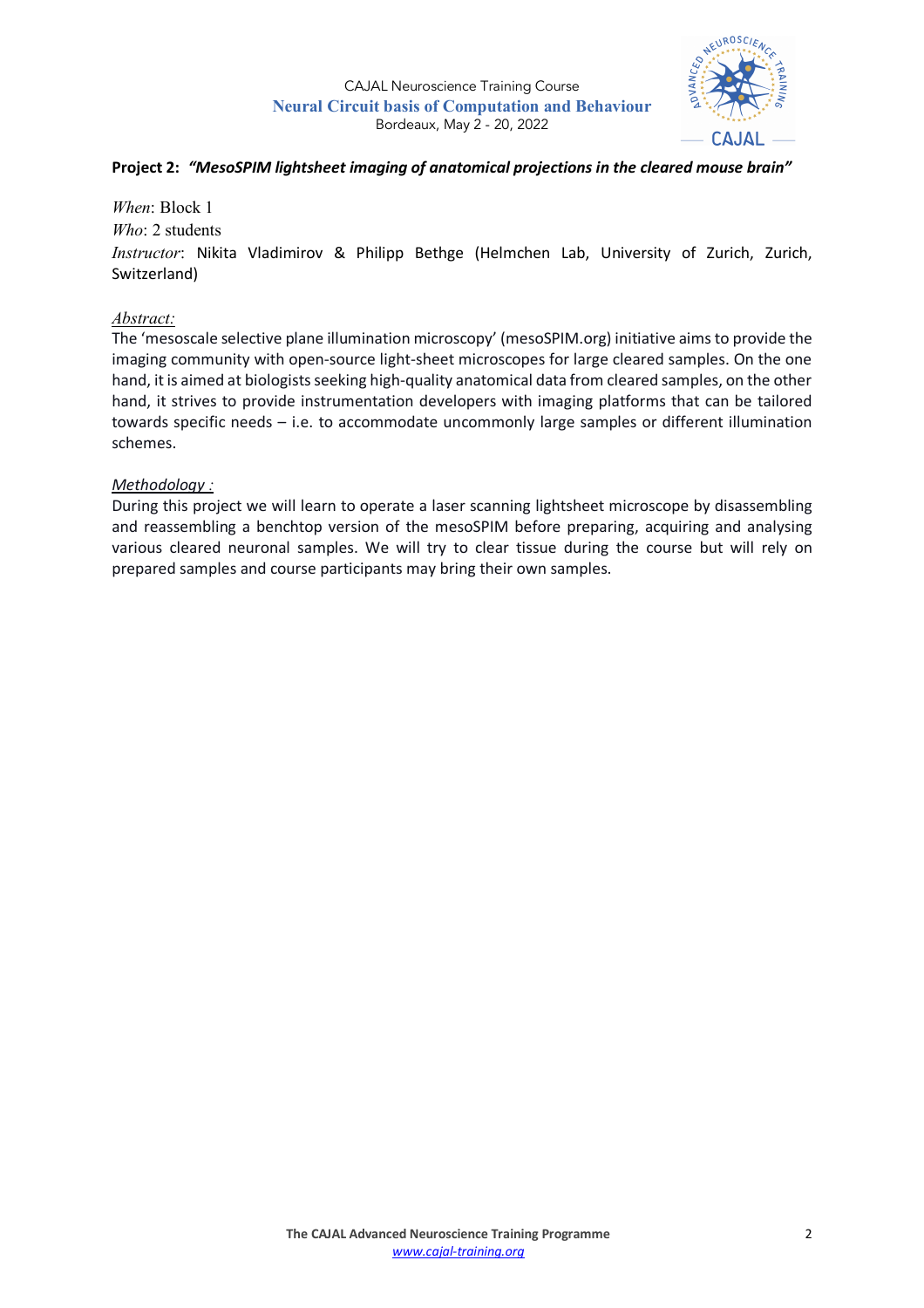

# **Project 3:** *"Disentangling Functional Representations of Tactile Stimuli in Dendrites and Soma Across the Cortical Column Using In Vivo Two-Photon Calcium Imaging"*

## *When*: Block 1 *Who*: 2 students

*Instructor*: Gwendolin Schoenfeld (Helmchen Lab, Brain Research Institute, UZH, Zurich, Switzerland)

# *Abstract***:**

Functional compartmentalization is one important feature that makes cortical computations so effective. Pyramidal neurons (PN) of a certain cortical layer in primary cortices are highly specialized in their unique computational tasks (e.g. sensory processing in L2/3 PN and integration with higherorder inputs in L5 PN). Additional, single PN also exhibit functional compartmentalization between their soma and apical dendrites, for example via nonlinear soma-independent spikes. In this project we will record calcium activity of L2/3 and L5 apical dendrites as well as of L2/3 soma in mouse barrel cortex using two-photon imaging during the presentation of tactile stimuli. Using our own functional calcium data set we will explore various analysis methods for feature extraction, data visualization, clustering and classification.

# *Methodology:*

During this project the participants will learn how to operate a two-photon microscope and how to do basic trouble-shooting. After that, we will image neuronal calcium activity in L2/3 and L5 apical trunk cross-section as well as L2/3 soma in mouse barrel cortex using SNAP25-GCaMP6f mice while various tactile stimuli are applied to the whiskers. With our own acquired data set, we will cover the whole range of data analysis from dFF extraction to advanced data mining approaches for large and complex data sets. Depending on time, skills and interest of the participants we might explore principle component analysis, tensor component analysis, t-sne embeddings, various clustering approaches, random forest regression/classification and general linear models.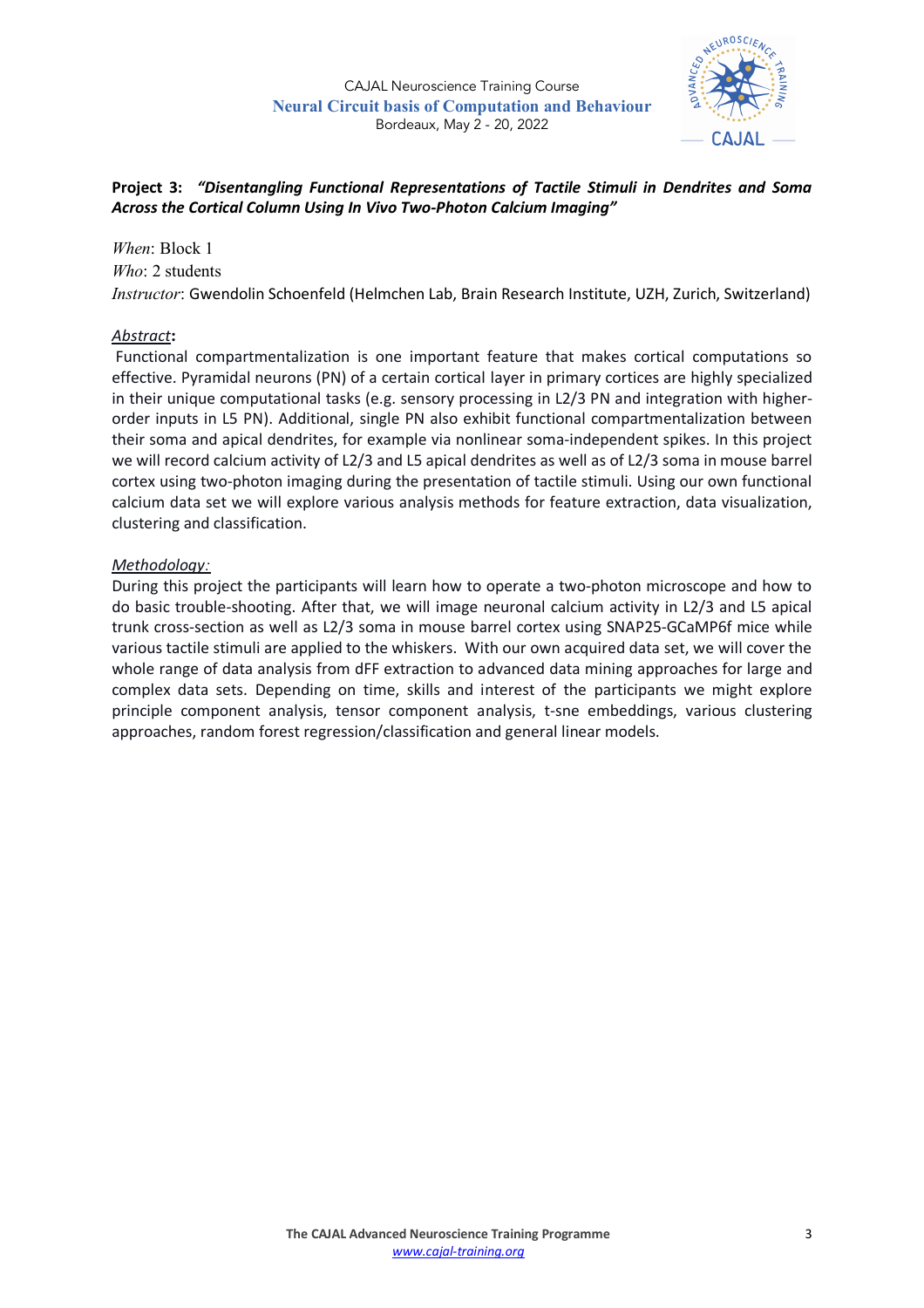

## **Project 4:** *"Combination of large scale multi-electrode recordings with optogenetic manipulations for identification/manipulation of neuronal subtypes in freely moving animals."*

## *When*: Block 1

*Who*: 2 students

*Instructor:* Lisa Roux (Interdisciplinary Institute for Neuroscience CNRS-University of Bordeaux, Bordeaux, France) & Gabrielle Girardeau ( Institut du Fer-à-Moulin, Sorbonne Université, Paris, France)

## *Abstract:*

Understanding neural network functions requires studying the computational role of specific neuronal subtypes in intact circuits. Towards this goal, we will combine optogenetic approaches with large-scale extracellular recordings in behaving animals to identify and manipulate specific neuronal classes in freely behaving rodents.

#### *Methodology:*

During this project, students will learn: (1) how to assemble a so-called "diode-probe" (silicon probe with light guides) with a microdrive for chronic in vivo recordings, (2) how to perform stereotaxic surgeries in mice and/or rats for electrode implant, (3) how to conduct recordings and "opto-tagging" experiments in freely moving rodents and (4) basic spike data analysis (spike sorting, detection of tagged units…).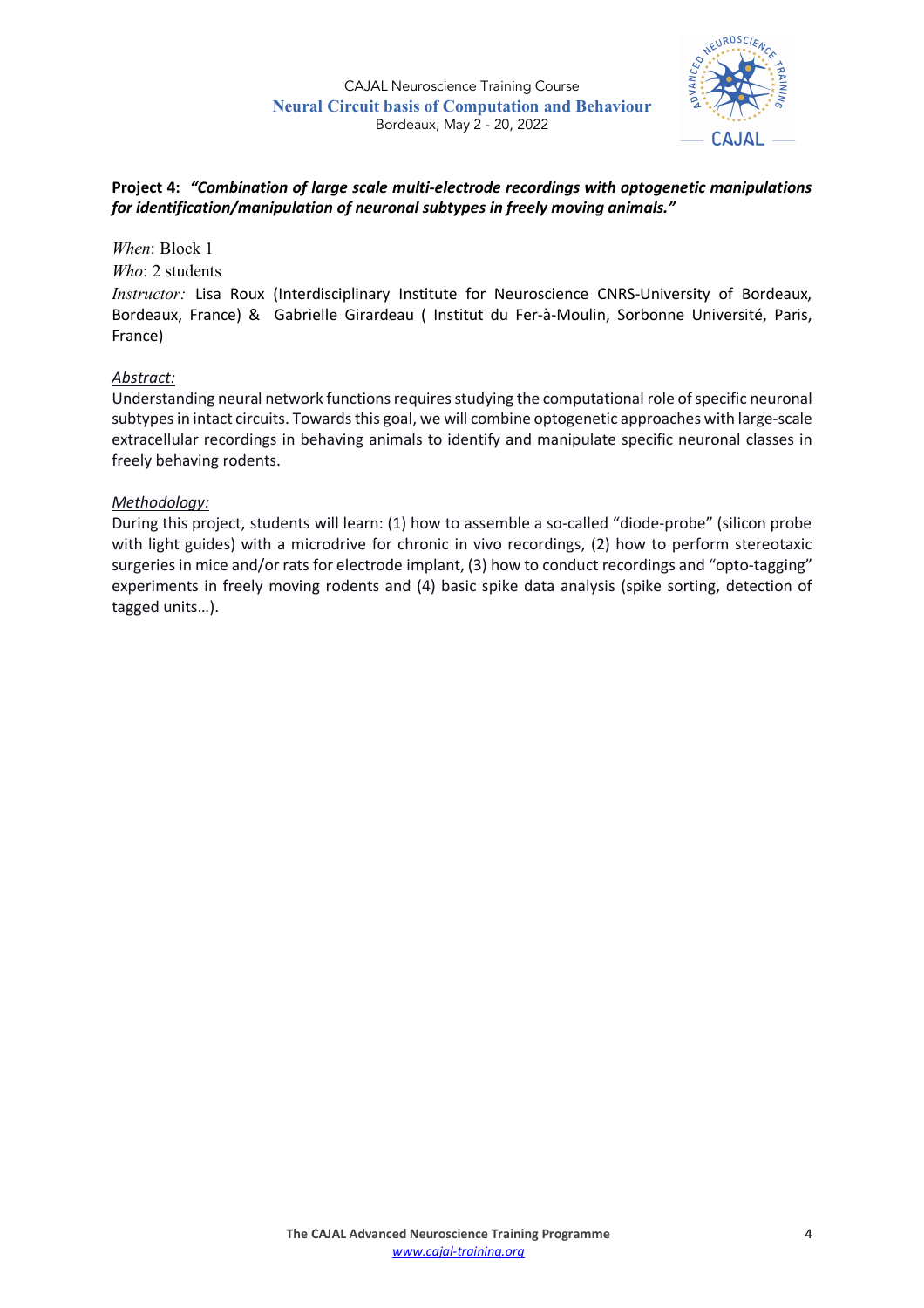

## **Project 5:** *"In vivo multimodal, multiscale physiology"*

*When*: Block 1 *Who*: 2 students *Instructor:* Christopher Lewis (Helmchen Lab, University of Zurich, Zurich, Switzerland)

## *Abstract:*

Brain activity exhibits precise coordination across spatial and temporal scales using a rich variety of cellular signals. Understanding the principles of these multi-scale dynamics requires simultaneous monitoring of multiple signals from distributed nodes of brain-wide networks. The combination of electrical recording techniques with optical methods is particularly promising for collecting multimodal data sets at multiple scales. The recent development of flexible and stretchable electronics provides a means to construct conformal brain-machine interfaces that are chronically stable and optically transparent. We will integrate diverse multi-channel electrode arrays with widefield calcium imaging to investigate brain activity patterns across spatial and temporal scales. Multimodal measurements allow complementary techniques to contribute to a richer understanding of the brain's multi-scale dynamics.

## *Methodology:*

During this project, participants will be exposed to the basics of electrode design, construction and instrumentation. We will cover diverse preparations, from acute placement of surface and intracortical arrays, to considerations for stable chronic recordings. The strengths and limitations of diverse approaches and measurement modalities will be described and experiments to tackle fundamental questions in multiscale cortical dynamics will be discussed. Participants will be introduced to basic analysis of electrophysiology and imaging data sets and methods to assess coordinated dynamics between diverse signals. Upon completion, students should have sufficient knowledge to begin *in vivo* multimodal experiments in their home labs.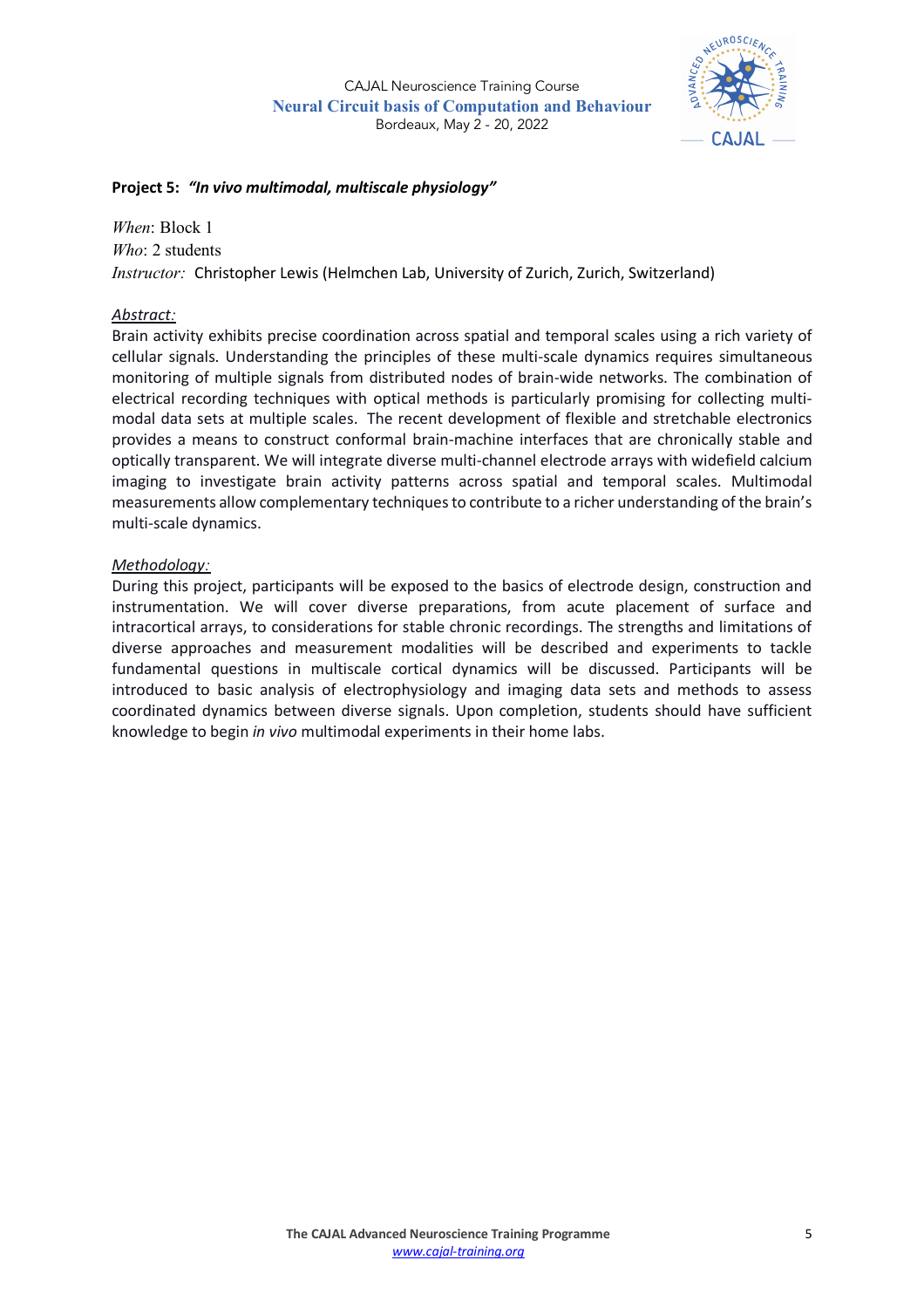

## **Project 6: "***Multi-site electrophysiological activities in a working memory task and related consolidation sleeping phases.***"**

*When*: Block 1 *Who*: 2 students *Instructor:* Yann Humeau, Frederic Lanore & Cecilia Castelli (Interdisciplinary Institute for Neuroscience CNRS-University of Bordeaux, Bordeaux, France)

#### *Abstract:*

Actual questioning about the role of long range communication between brain regions during behavioral adaptation and memory encoding requires to record simultaneously distant cortical and sub-cortical structures. In order to minimize artefacts due to manipulation during the behavioral testing, reward-based learning tasks can be fully automatized, allowing the collection of unbiased correlative information from animal tracking and electrophysiological recordings. This can be achieved all along the learning process, including the sleeping phases important for memory consolidation.

#### *Methodology:*

During this project, we will teach all basic requirements to perform *in vivo* multisite electrophysiological experiments in freely moving mice. We will first guide participants through the process of designing and building electrophysiological implants. Then working-memory based spatial learning will be conducted, and recordings will be performed within the maze and in a resting box. We will further look into a basic analysis pipeline for animal tracking, electrophysiological single units and LFP analysis. After this workshop, students should have sufficient knowledge about the required techniques to start *in vivo* electrophysiological experiments in their home labs.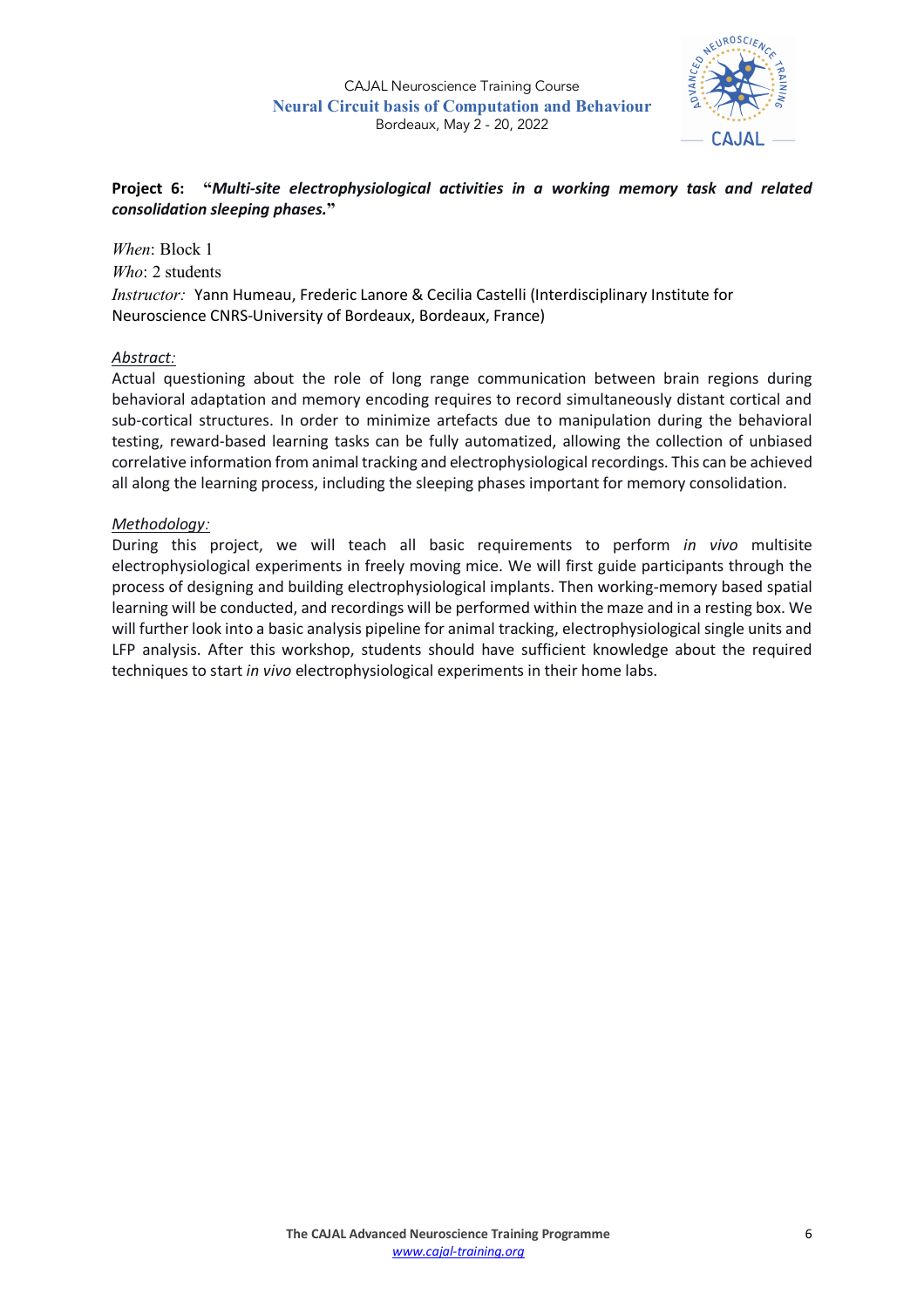

#### **Project 7: ''Birth of a memory:** *ex vivo* **optogenetic approach to study hippocampal engrams''**

*When*: Block 1 *Who*: 2 students *Instructor*: Catherine Marneffe & Noelle Grosjean ((Interdisciplinary Institute for Neuroscience CNRS-University of Bordeaux, Bordeaux, France)

#### *Abstract:*

Memory formation is a key process to normal brain functioning and to elicit adapted behaviour. The most important region for episodic and contextual memory encoding is the hippocampus. Therefore, in this project we are going to use a mouse model to investigate how the neurons in the hippocampal circuit can be activated by fear conditioning. In detail, we will monitor the connectivity between hippocampal granules cells and CA 3 pyramidal neurons by using optogenetic tools to control the circuit. Additionally, we will compare the connectivity in CA3 neurons that were activated by fear conditioning (constituting an engram) to non-activated neurons.

#### *Methodology:*

In this project, we will teach the technique of patch-clamp in CA3 pyramidal cells and how perform stereotaxic injections. In practical, the participants will learn how to inject a combination of viruses (lentivirus and AAV): one expressing a fluorescent marker protein under a specific promotor that is active in recently triggered neurons in CA3 (RAM+), and a second expressing channel rhodopsin in transfected granule cells. The students will also learn how to conduce a fear-conditioning experiment in best conditions. Finally, we will operate electrophysiological recordings in acute brain slices prepared by the student. Thanks to the optogenetic manipulation, we will be able to trigger photoactivation of granule cells in the dentate gyrus and record the downstream response of the post synaptic cell in CA3. This project is conceived to investigate the hippocampal circuit from a single unitary connection between two neurons to the behavioural level. It will lead the participant to master the cutting-edge technologies hosted at the Bordeaux Neurocampus, together with a strong up-to date theoretical course.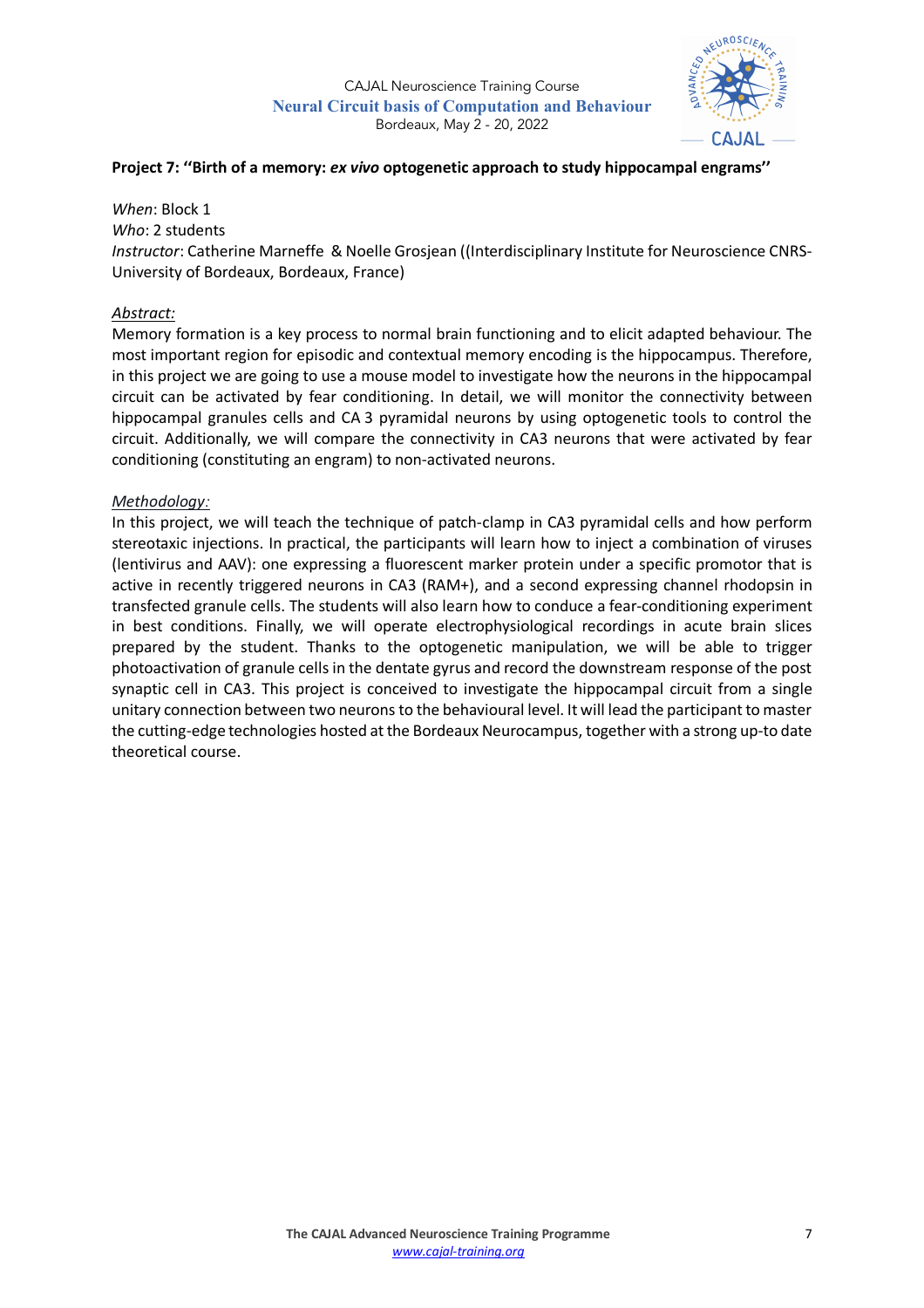

## **Project 8:** *"Imaging neural population activity along the gut-brain axis in adult Drosophila"*

*When*: Block 2

*Who*: 2 students

*Instructor*: Sandra Soukup (Neurodegenerative Diseases Institute, Bordeaux, France), Pavan Ramdya & Matthias Durrieu (The Ecole polytechnique fédérale de Lausanne, Switzerland)

#### *Abstract:*

The Gut-Brain-Axis is defined by bidirectional communication between the central nervous system and the intestinal tract. Dysfunction of gut-brain-axis communication is implicated in psychiatric disorders and the two most common neurodegenerative diseases, Alzheimer's and Parkinson's Disease. As well, the ability of the gut to respond to cellular damage and invading pathogens requires regeneration by intestinal stem cell proliferation: a process that is regulated by enteric neurons projecting from the CNS to the gut. Remarkably, very little is known about how gut-brain circuits function to regulate homeostasis and dysregulate in neurodegenerative diseases.

In this mini project, we will open up a new understanding of gut-brain communication by recording enteric neurons in adult, *Drosophila*, during the ingestion of different foods. To do this, we will leverage a newly devised live imaging approach for visualizing enteric neurons and synapses one the intestines of intact animals.

#### *Methodology:*

- 2-photon and confocal microscopy
- Dissection, microimplantation, and specimen preparation for live imaging
- Calcium imaging data acquisition and computational data analysis
- *Drosophila* genetics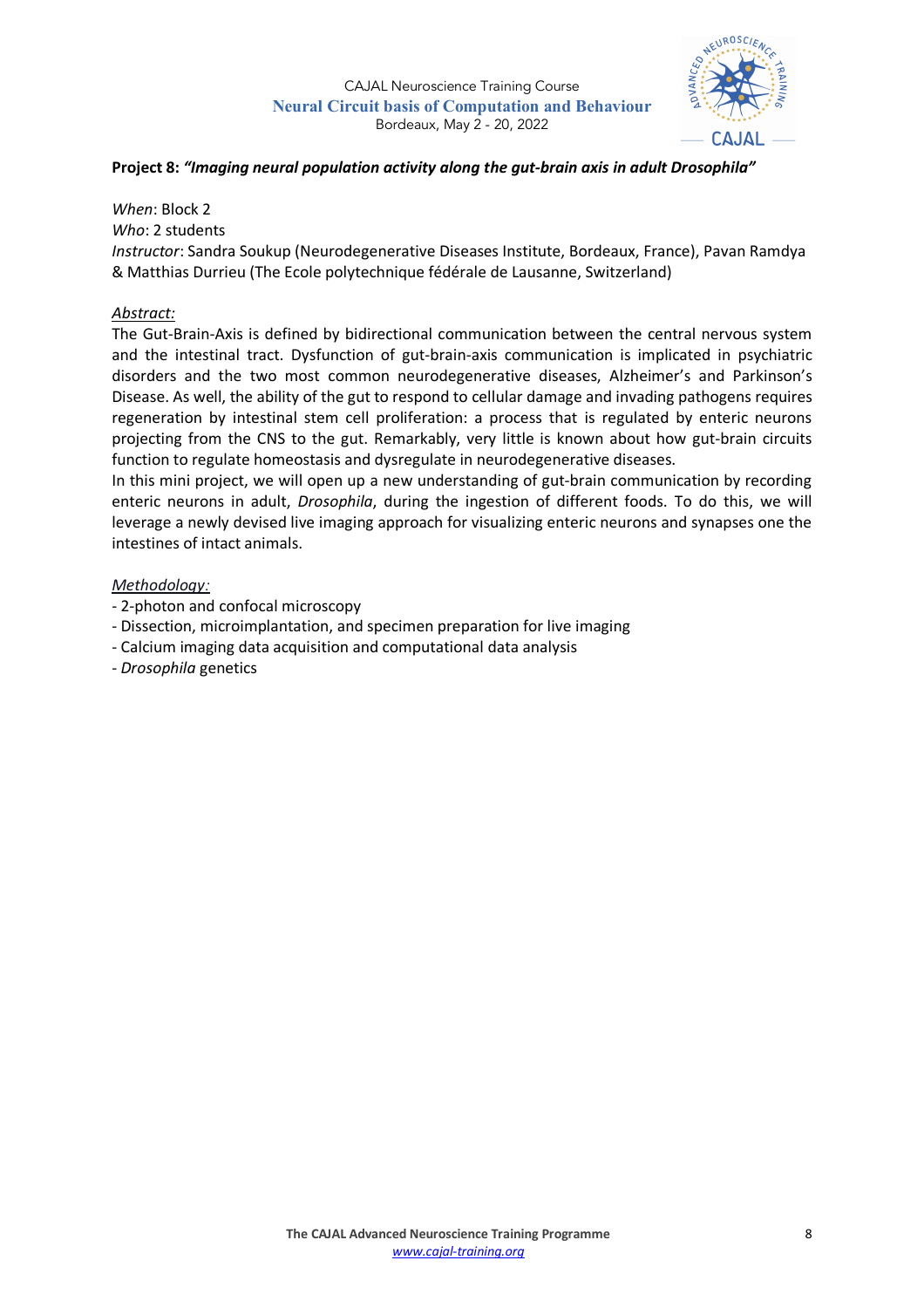

# **Project 9:** *"Combining two-photon targeted patch-clamp recordings with calcium population imaging to monitor neuronal activation in mouse neocortex during tactile stimulation."*

*When*: Block 2 *Who*: 2 students *Instructor*: Jean-Sebastien Jouhanneau (MDC, Berlin), Ourania Semelidou & Yuktiben Vyas (Frick lab, Neurocentre Magendie, Bordeaux)

## *Abstract:*

Recent technical advances have enabled us to visualize and monitor the activation of individual neurons *in vivo*. While functional calcium imaging provides information about single cell and population level of activity, whole-cell patch-clamp recordings enable the investigation of sensory integration at the synaptic level. Sparse level of activity is the hallmark of cortical sensory neurons, and combining these techniques allows targeting electrophysiological recordings to sensory activated neurons.

## *Methodology:*

The aim of this project is to perform functional calcium imaging and two-photon targeted patch-clamp recordings of layer 2/3 excitatory neurons of forepaw primary somatosensory cortex in anesthetized mice. Using GCaMP6f mice, we will first detect responding neurons to tactile stimulation and subsequently investigate their electrophysiological profile, using two-photon targeted patch-clamp recording. Applicants will able to perform calcium imaging experiments as well as 2-photon targeted patch-clamp recording. Successful applicants should have experience in patch-clamp recording and Python/Matlab coding.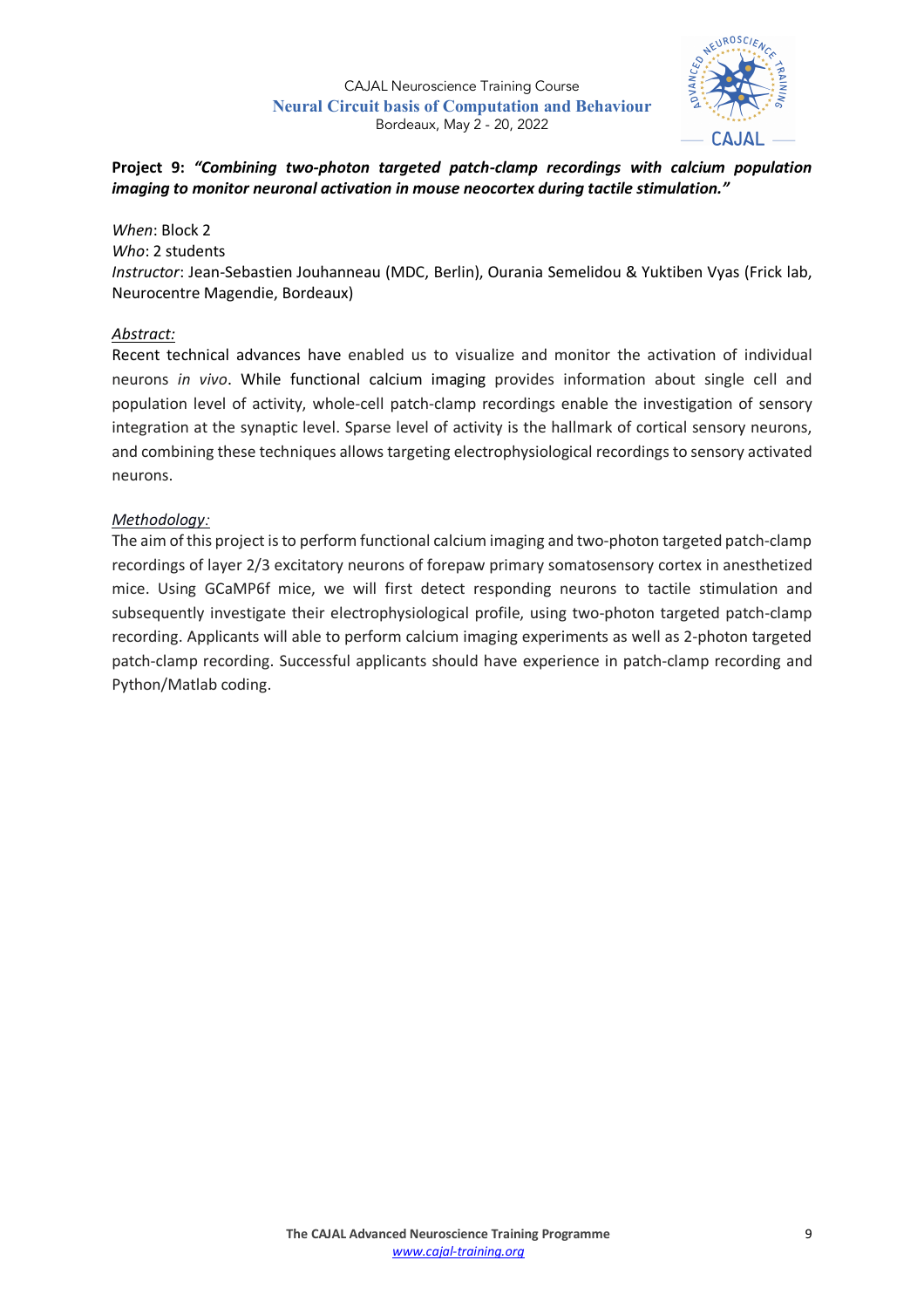

### **Project 10:** *"Ex vivo optogenetic manipulations of basal ganglia circuits"*

*When*: Block 2 *Who*: 2 students/block *Instructor*: Jerôme Baufretton & Lorena Delgado (Neurodegenerative Diseases Institute, Bordeaux, France)

## *Abstract*:

Since it development in early 2000, optogenetic has been proven an excellent tool to manipulate neuronal circuit in a selective and timely controlled manner. This tool is especially powerful to interrogate functional connectivity of neuronal subpopulations ex vivo or in vivo. Combined with patch-clamp recordings in acute brain slices, optogenetic allow the characterization of synaptic pathways which cannot be studied selectively with conventional electrical stimulation. During the workshop, we will interrogate the properties of GABAergic synapses within the basal ganglia circuitry.

## *Methodology:*

During this project, we will teach all basics requirements to perform ex vivo optogenetic and patchclamp recordings in acute brain slices. We will first guide participants through acute brain slice processing. Then we will teach them to perform patch-clamp recording of channelrhodopsin-2 expressing basal ganglia neurons and manipulate their activity with light. Finally, we will record output structure of these neurons and characterize synaptic transmission using light-activation of synaptic terminals. After this workshop, students should have sufficient knowledge about the required techniques to start ex vivo patch-clamp experiments combined with optogenetics in their home labs.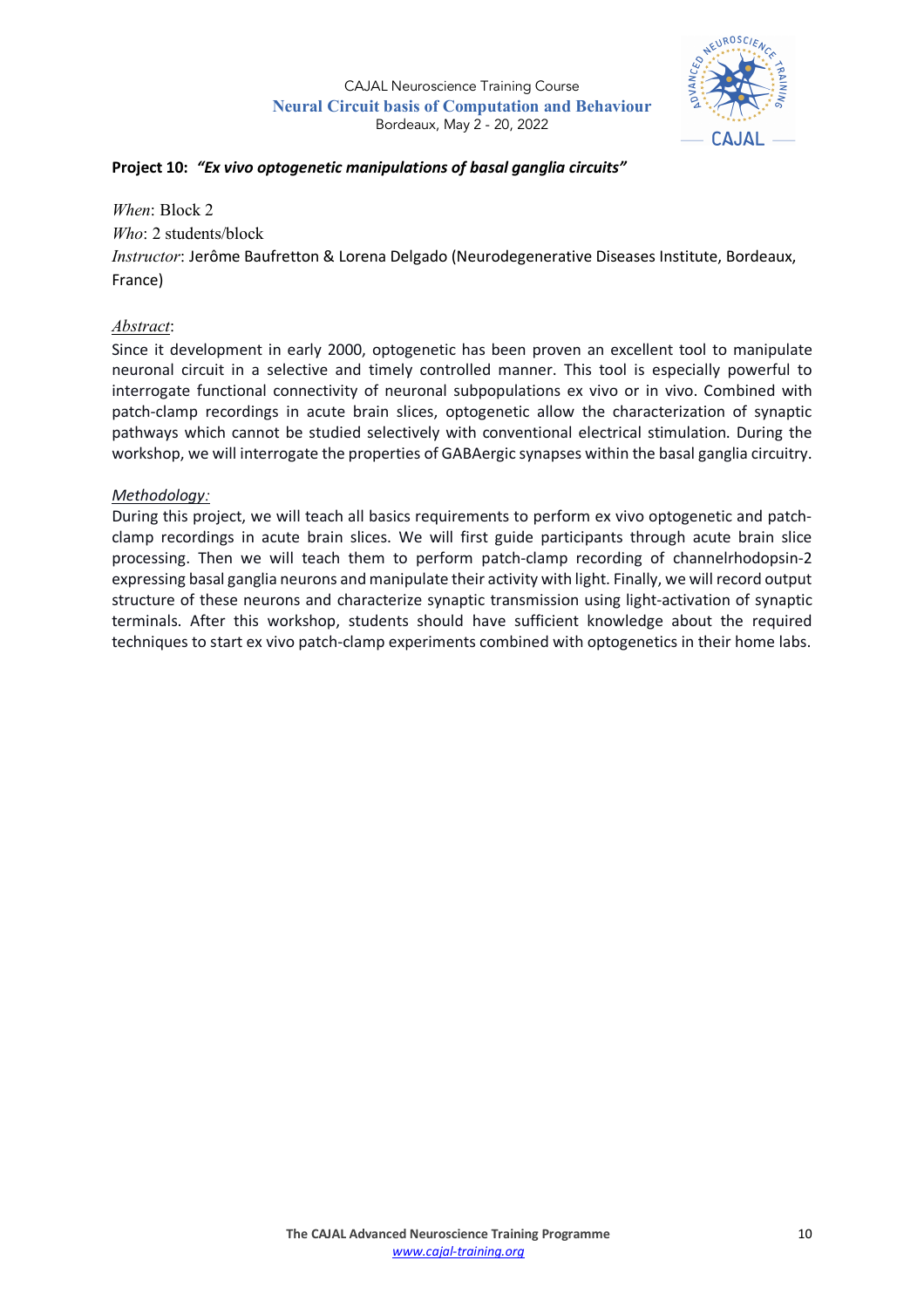

# **Project 11: "***In vivo* **calcium imaging of hippocampal CA1 population activity in the freely moving mouse using miniaturized microscopes"**

*When*: Block 2 *Who*: 2 students *Instructor*: Roman Boehringer (Institute for Neuroinformatics, ETH, Zurich, Switzerland)

## *Abstract:*

Recent improvements in calcium imaging and the development of miniaturized microscopy now allow for recording the activity of large populations of neurons over an extended time course in the freely moving and behaving animal. While a few years ago, calcium imaging was mainly head fixed and restricted to superficial cortical areas, new mobile and micro-endoscopic imaging approaches now allow researchers to image neuronal network activity in deeper brain regions. These include the amygdala, the hippocampus, the thalamus, the hypo-thalamus, the striatum, and the deeper cortical areas opening new areas of research.

#### *Methodology:*

During this project, we will teach all basics requirements to perform *in vivo* calcium imaging experiments in freely moving mice using miniaturized microscopes. We will first guide participants through the process of building a miniscope. Further experimental techniques we teach include implanting gradient index lenses (GRIN) to target area CA1 of the hippocampus, mounting of the miniscope head-plate, and acquiring a first data set of an animal running in a linear track. We will further look into a basic analysis pipeline and distract place-cell activity from the recorded dataset. After this workshop, students should have sufficient knowledge about the required techniques to start *in vivo* calcium imaging experiments in their home labs.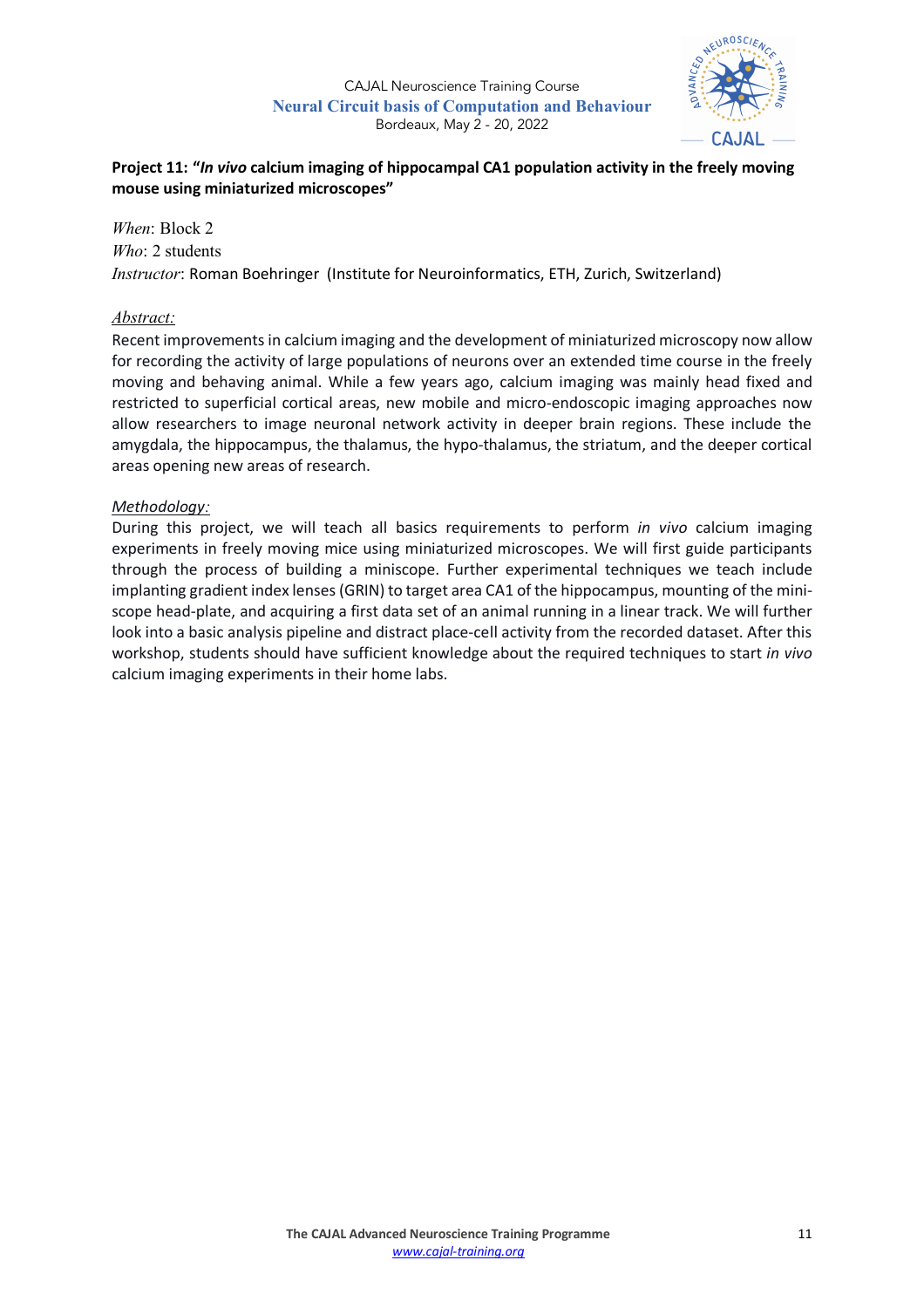

## **Project 12:** *"Prefrontal large scale multi-electrode recordings during defensive behaviors."*

*When*: Block 2 *Who*: 2 students

*Instructor:* Daniel Jercog, Nancy Winke & Cyril Herry (Neurocenter Magendie, Bordeaux, France)

## *Abstract:*

Over the past decades, it has become clear that the medial prefrontal networks have a central role in the regulation of associative learning and defensive behaviors. Previous tone fear conditioning studies suggest that, while the prelimbic area promotes passive fear responses (freezing), infralimbic areas attenuate them. Moreover, published work suggests that extinction of tone fear conditioning "move" neuronal representations of threat-predicting cues from prelimbic towards infralimbic areas. Those experiments were performed by recordings in either prelimbic or infralimbic cortices, where data collected in both regions simultaneously during such processes is missing. During this project, we will perform electrophysiological recording along the dorso-ventral axis of the mPFC using silicon electrodes in mice during the habituation, acquisition and extinction of defensive behaviors.

## *Methodology:*

Students will be trained on: (1) stereotaxic electrode implantations, (2) electrophysiological singleunit and local field potential recordings in freely moving animals during defensive behaviors, (3) basics of data analyses and neuronal decoding approaches.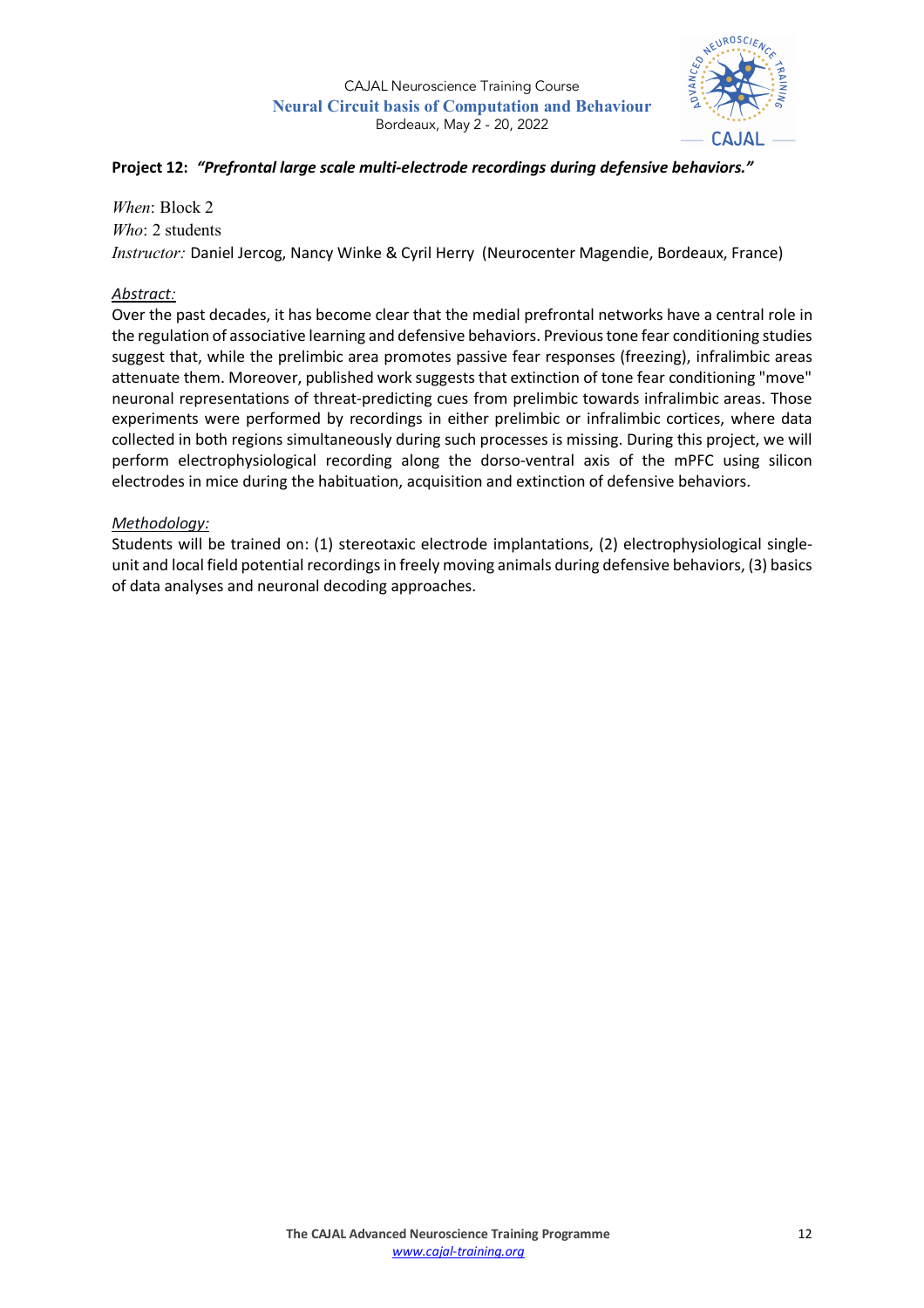

## **Project 13:** *"Two-photon calcium imaging of cortical dendrites in awake head-fixed mice.*

*When*: Block 2 *Who*: 2 students *Instructor:* Naoya Takahashi (Institute for Interdisciplinary Neuroscience, Bordeaux, France)

## *Abstract:*

The role of sensory cortices is to analyze incoming environmental stimuli based on one's internal belief to make decisions or guide motor actions. Previous in vitro studies demonstrated that dendrites of cortical pyramidal neurons can exhibit a range of linear and nonlinear mechanisms that allow them to implement elementary computations in the cortical circuits. However, it has remained largely unknown how the dendrites operate and process sensory information in the living brain. The development of two-photon microcopy and genetically-encoded calcium indicators (GECIs) has transformed our ability to investigate the structure and function of small neuronal processes such as dendrites, spines, axons in living animals. Over the past 10 years, two-photon calcium imaging has been applied to visualize dynamic activity patterns of neuronal dendrites across sensory cortices (e.g., somatosensory, visual, auditory) in awake rodents performing a sensory task. There is emerging evidence that dendrites of cortical pyramidal neurons play casual roles in sensory processing and sensory-guided decision making.

## *Methodology:*

During this project, participants will go through the basic procedures to image the activity of individual dendrites of cortical pyramidal neurons in awake mice. We will use mice in which pyramidal neurons in the primary somatosensory cortex are sparsely labeled with a GECI, GCaMP8, via virus injection. Participants will first learn how to implant a chronic imaging window over the cortex, as well as a headpost for head-fixation. After habituating mice for head-fixation, we will image GCaMP8 signals from apical and basal dendrites of pyramidal neurons using a two-photon microscope. We will deliver tactile stimuli to the whiskers of the mice to see sensory responses in dendrites. This project will also look into basic analysis to quantify dendritic calcium signals from the collected dataset.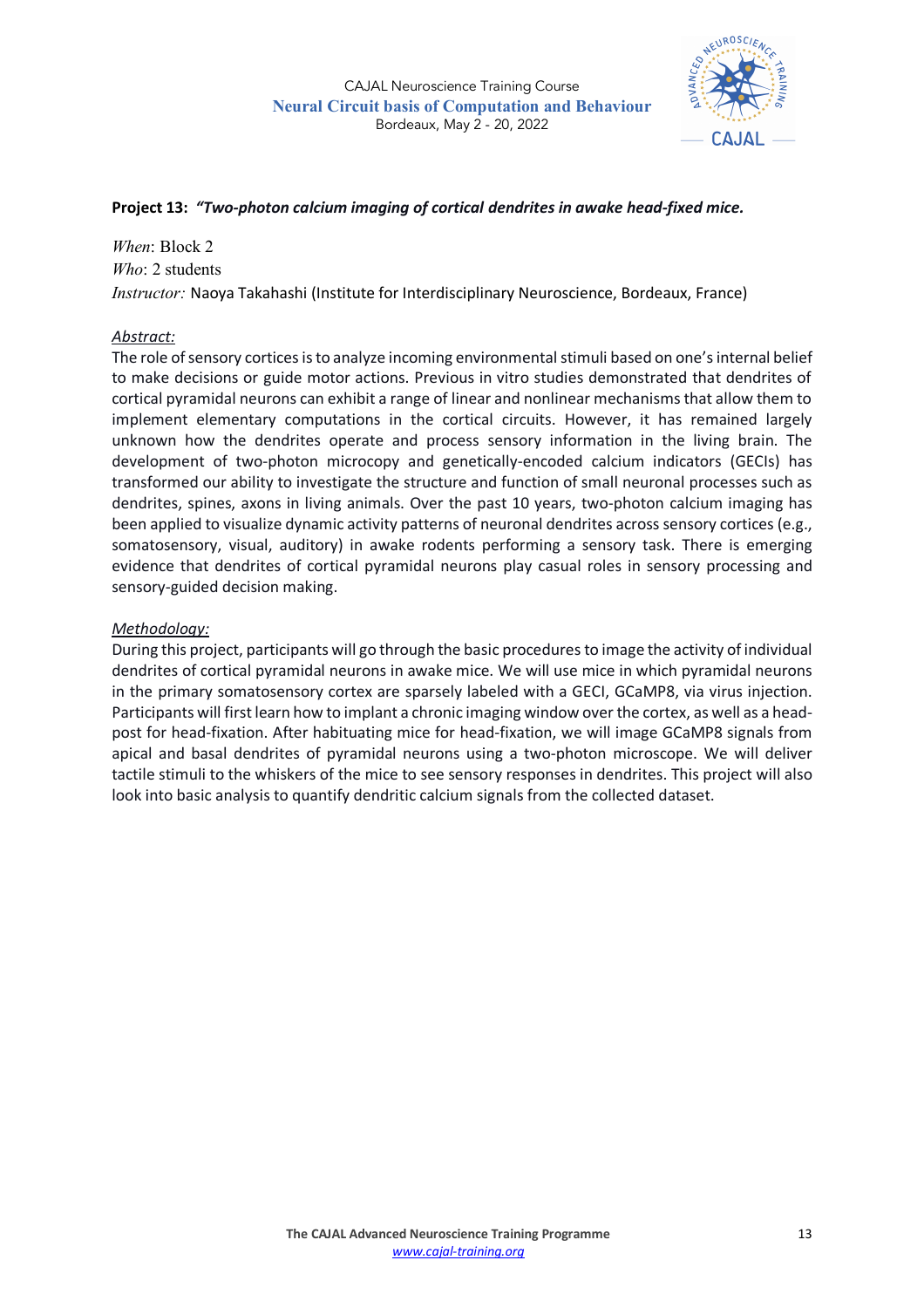

#### **Project 14:** *"In vivo recordings in freely moving mice: fiber photometry vs. miniscopes"*

*When*: Block 2 *Who*: 2 students *Instructor:* Marie Labouesse, Simon d'Aquin (University of Zurich) & Jonathan Zapata (Inscopix).

*Abstract:* An increasing number of techniques now allow to image in vivo functional activity of specific cell types in behaving animals. With the advent of fiber photometry and miniscopes, we can now do this in freely behaving mice who perform behaviors of interest in home cages or in complex behavioral setups. Fiber photometry is a technique allowing to measure bulk fluorescent dynamics in brain regions of interest, either to record calcium transients as a proxy for neural activity or more recently to detect release of neurotransmitters like dopamine in real time with biosensors (see eg Labouesse and Patriarchi, Neuropsychopharmacology, 2021). This technique has several advantages, including being relatively quick to learn, high throughput, affordable, and able to be used in multiplex mode including multicolor imaging, multi-site imaging or in combination with optogenetics. Miniscope imaging is a technique allowing to measure calcium activity at the cellular resolution, allowing to dissect neural encoding at the single-cell level. This technique is more labor-intensive and less highthroughput, but in turn allows to measure calcium dynamics at the cellular resolution, what is not achievable with photometry. Miniscope imaging can be multiplexed with 2-color imaging or with optogenetics, and more recently has been tested to allow recording of biosensors as well.

*Methodology:* During this project, students will learn how to do fiber photometry and miniscopes in freely behaving mice. In the first few days, students will learn multiplexed fiber photometry combined with optogenetics, where we will stimulate dopamine neurons and record dopamine release. Students will also learn about biosensor properties (eg affinity, ligand selectivity) helping them choose which sensor to use in their homelab experiments. In the next following days, students will then learn miniscope imaging where neural activity will be imaged with a GCaMP indicator. In both cases, techniques students will learn and perform will include viral injections/surgical fiber implantation, setting up the recording equipment, optimizing data collection for behavior and dataset alignments, acquiring datasets in mice performing simple behavioral tasks and finally, running basic data analysis pipelines to analyze collected data. After this workshop, students should be able to set up *in vivo* fluorescent imaging techniques of interest in their home labs and to multiplex this with other relevant circuit neuroscience techniques.

.

.